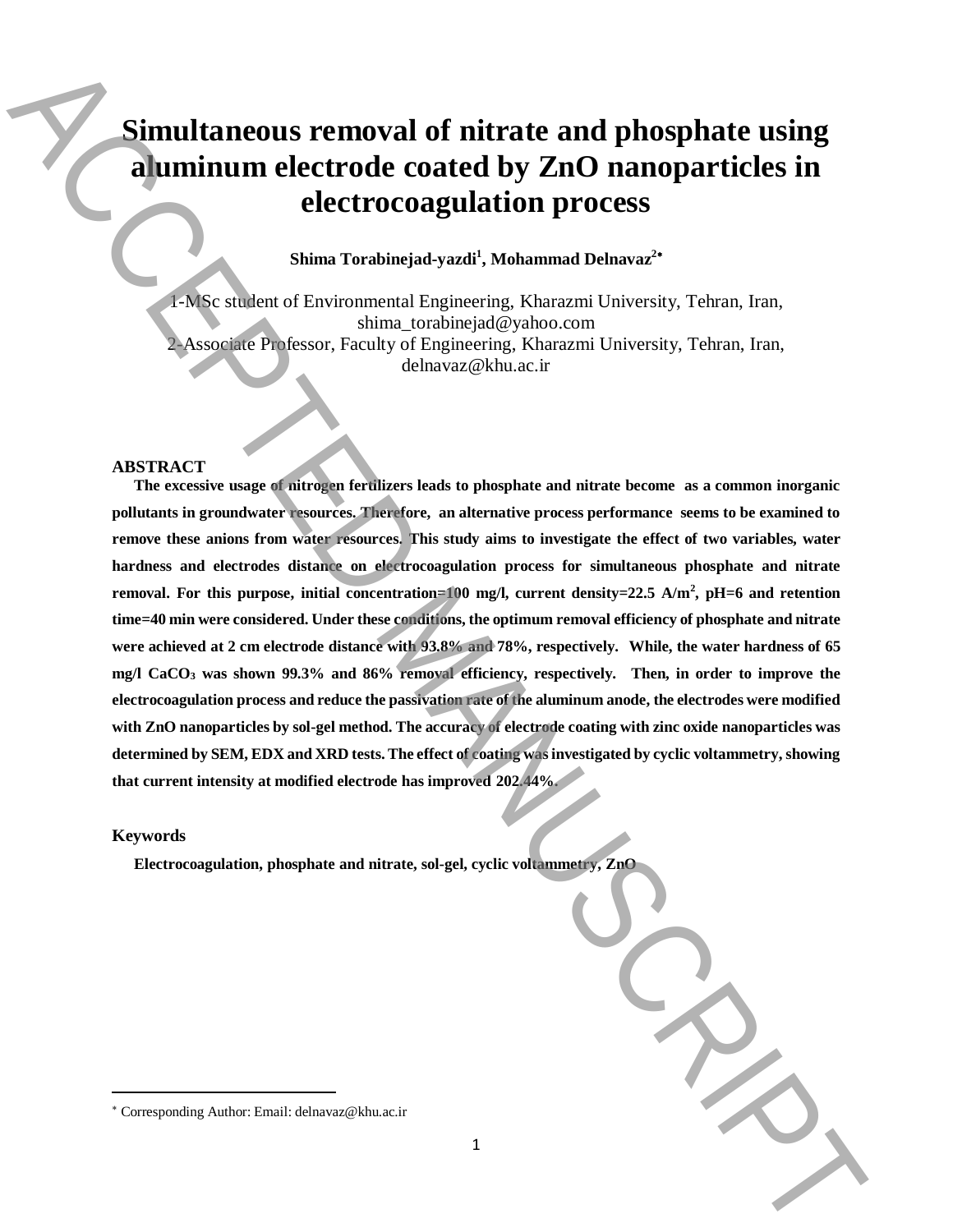# **1. Introduction**

One of the most valuable water resources for urban, industrial and agriculture uses is groundwater. The intensive use of nitrogen fertilizers in agriculture activities may cause increasing nitrate and phosphate concentration. Excessive anions concentration in water causes overgrowth of plants and algal bloom phenomenon [1].

Electrocoagulation (EC) process is found as an effective water and wastewater treatment method, as it can able to remove a variety of pollutants [2]. In electrocoagulation system, several electrochemical reactions occur simultaneously at the cathode and anode. Coagulants are produced by dissolving the anode metal. Cation species released by anode cause the hydrolysis and neutralization of the negative charge of contaminants and destabilizes suspended particles led to attracting particles of opposite charge and form flocculants. The formation of a layer on the electrode surface over time is one of the problems of the electrocoagulation process. The combination of electrocoagulation with other technologies has improved the efficiency. Several parameters such as type of electrodes, electrodes distance, pH, current density and electrolyte affect the electrocoagulation. The effect of these factors varies depending on the type of pollutant wastewater. Finding the optimal range of effective parameters to achieve proper efficiency is important [3-5]. **1.** However, the external spectra is not all the spectra in each spectra in the spectra in the spectra in the spectra in the spectra in the spectra in the spectra in the spectra in the spectra in the spectra in the spect

In 2020, Hashemzadeh et al. Studied the electrocoagulation process in the simultaneous removal of nitrate and phosphate. In this study, the removal efficiency of nitrate and phosphate under conditions initial concentration 10 mg/l, 60 min,  $pH=$ 7 and initial voltage 30 v, was reported 95 and 45%, respectively [6]. In 2020, Ghazouani et al. investigated the combination of electrocoagulation and electrochemical treatment for a simultaneous removal of nitrates and phosphates from synthetic wastewater. Electrochemical treatment process using boron doped diamond (BDD), which was evaluated as one of the most promising methods for the removal of nitrogenous compounds. The results showed at high current density, the removal efficiency of contaminants is more than 70% [7].

For this purpose, the factors such as hardness, electrode distance, type of electrode coating with nanoparticles and the effect of cyclic voltammetry on the anions removal simultaneously were investigated, as well as the characteristics of the sludge produced during this process. One of the novelty in the electrocoagulation process is coating the electrodes with nanoparticles to improve the process efficiency. There are different methods for coating, but the sol-gel process is very suitable, because of low reaction temperature, low cost, and the production of high quality and pure nanoparticles (producing particles at the same size) [8]. To prevent the passivation rate of the aluminum anode, the electrodes were modified with ZnO nanoparticles by sol-gel method. The effect of coating was investigated by cyclic voltammetry accordingly, the coating improves the performance and provides more current to the system.

### **2. Methodology**

A batch reactor with an effective volume of 1.5 L was made from Plexiglas. Sodium nitrate and potassium dihydrogen phosphate (Merck) were used to prepare the samples. The effective area of each applied aluminum electrodes was  $80 \text{ cm}^2$ . The electric current used was imposed by means of a DC power supply (ps-605D). At the end of the experiment time, samples were taken from the cell and were analyzed the effect of hardness on removal efficiency. Nitrate and phosphate were measured by spectrophotometer (Hach). The cadmium reduction method was applied for nitrate concentration and molybdovanadate rapid liquid method was used for phosphate concentration.

To coat the electrodes with Zno nanoparticles by sol-gel method, 0.87 g of zinc acetate (Merck), 50 ml of methanol and 4 drops (16 μl) of ethanolamine were applied to prepare a solution of 0.08 M zinc acetate. Ethanolamine was added to increase the solubility of zinc acetate in methanol. 50 ml of methanol was poured into a beaker and then zinc acetate was added and stirred for 20 minutes with a stirrer at  $60^{\circ}$  C. At the time of mixing, the beaker's door was closed and the liquid vapor was returned in to it by placing ice. 4 drops of ethanolamine were added to the solution and finally the sample was aged for 24 hours.

Then, samples were prepared at 4000 rpm for 20 seconds by spin-coating. The spin coating process was repeated 4 times and after each step, the substrates were dried by the heater at 110 °C. Heat treatment was performed after coating at 450  $\degree$  C in the oven at 5 degrees per minute thermal profile until the desired temperature and staying at this temperature for 1 hour.

## **3. Results and Discussion**

Under optimal conditions (initial concentration=100 mg/l, current density= $22.5 \text{ A/m}^2$ , pH=6 and retention time=40 min), the effect of hardness and electrodes distance on the simultaneous removal efficiency of phosphate and nitrate were investigated. By changing the distance from  $3 \text{ to } 1 \text{ cm}$ , the phosphate removal efficiency is reduced by about 20%. The optimal distance between the electrodes was 2 cm and the removal efficiency of phosphate and nitrate was